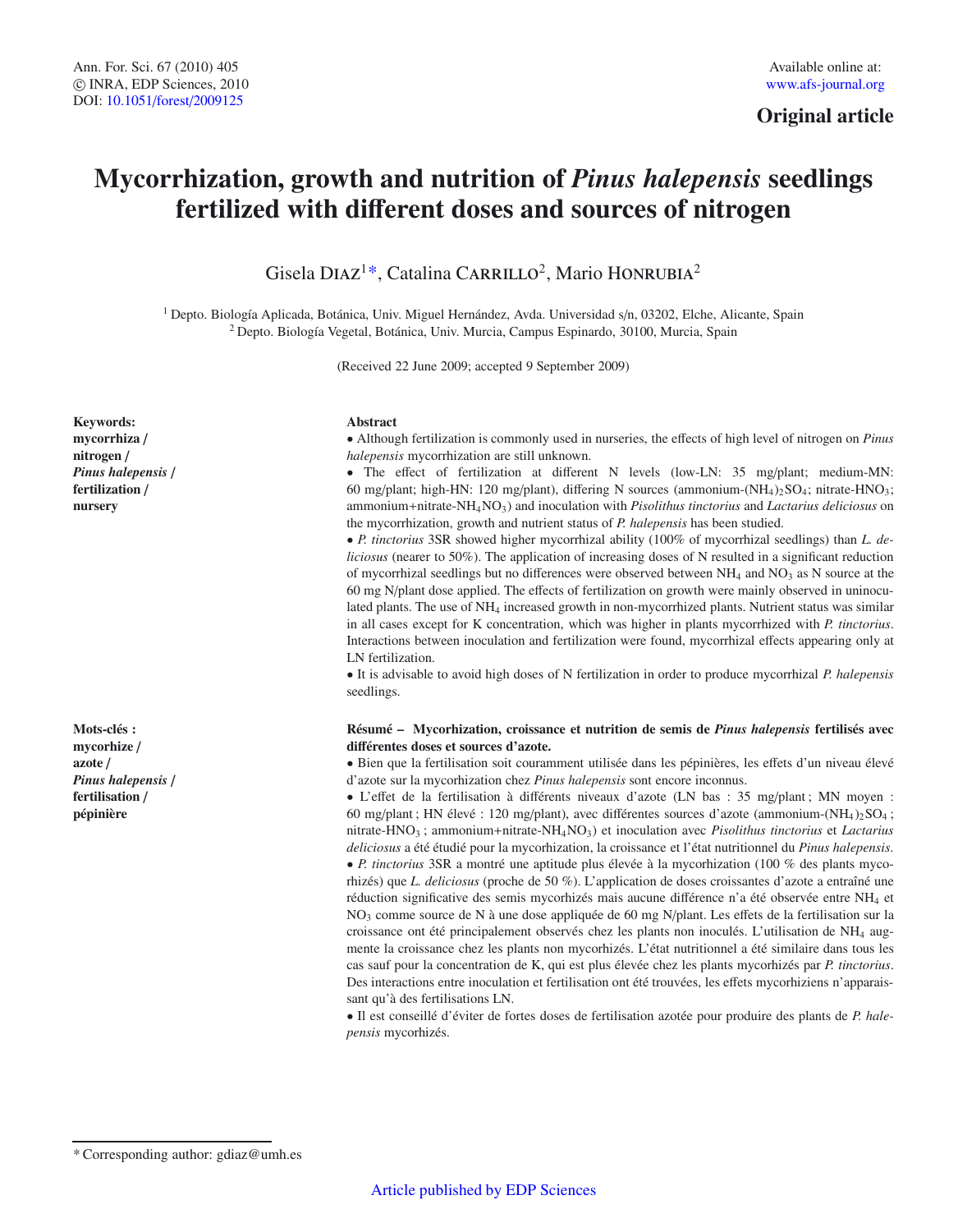# **1. INTRODUCTION**

Several crop-related factors intervene in the production process of quality forest plants at the commercial level of which fertilization is one of the most critical and, if suitably adjusted, will produce plants with an optimum nutritional status to be subsequently transplanted in the field. Nitrogen (N) is the nutrient mostly consumed by plants and it largely limits the growth of plants growing in containers (Landis et al., [1989\)](#page-8-0). Fertilization programmes are initially based on the amount of N provided as it forms part of many vital compounds for plant development (i.e., chlorophyll, amino acids and proteins) and is essential for the development of healthy leaves.

It is generally accepted that inoculation with mycorrhizal fungi is an advisable practice for producing high quality nursery seedlings. Mycorrhizal symbiosis may improve the quality of seedlings by increasing plant growth and/or their physiological attributes (Brundrett et al., [1996\)](#page-8-1). These benefits relate to the uptake of water and nutrients, enhanced root enzyme activity, a more efficient use of water, a higher photosynthesis rate or greater protection against pathogens. Then, mycorrhized seedlings are expected to overcome outplanting stress in comparison with non-mycorrhizal plants (Luo et al., [2009;](#page-8-2) Zhu et al., [2008\)](#page-8-3). This is especially important as far as *Pinus halepensis* Miller is concerned, one of the most planted pine species in the Mediterranean basin. This species plays a critical role in the restoration of degraded lands under adverse climate and soil conditions. Several studies report the beneficial effect of mycorrhizal inoculation on field performance in *P. halepensis* (Díaz et al., [2004;](#page-8-4) Parladé et al., [2004;](#page-8-5) Querejeta et al., [1998](#page-8-6); Rincón et al., [2007a;](#page-8-7) Roldan et al., [1996](#page-8-8)).

Nonetheless, the N fertilization regime may influence mycorrhizae development. High N levels are commonly used in nurseries to produce container-grown plants. However, a good number of studies have shown that high N concentrations in substrates inhibit ectomycorrhizae development (Arnebrant, [1994;](#page-8-9) Brunner and Brodbeck, [2001;](#page-8-10) Holopainen and Heinonen-Tanski, [1993](#page-8-11); Wallander and Nylund, [1991](#page-8-12)) whereas a moderate deficiency of N favours mycorrhization.

Not all mycorrhizal fungi species show the same sensitivity to N fertilization; some species are highly sensitive to excessive nitrogen, others colonize nitrogen-rich substrates (Wallander, [1994;](#page-8-13) Wallander and Nylund, [1992\)](#page-8-14).

Another important aspect of N fertilization is the source used since the composition of the fertilizer determines whether N is assimilated and its effect on the plant. Plants can absorb N as ammonium ( $NH<sub>4</sub>$ ) or nitrate ( $NO<sub>3</sub>$ ), and balanced formulae of both N sources are usually employed (Landis et al., [1989\)](#page-8-0). Some authors have observed how mycorrhizal development is more affected when  $NO_3$  rather than  $NH_4$  is used as N source (Väre, [1989\)](#page-8-15). In other cases, NH4 seems more harmful than NO3 (Termoshuizen and Ket, [1991;](#page-8-16) Wallander and Nylund, [1991\)](#page-8-12).

Therefore, it is important to adjust N fertilization when producing quality mycorrhizal plants in nurseries. Although former works have studied the influence of fertilization on the mycorrhization of several forest species, no information about *P. halepensis* is available. The objective of this work was to determine the effect of N fertilization in relation to both the source and dose used on plant growth, nutrient status and mycorrhization of *P. halepensis* inoculated with three strains of ectomycorrhizal fungi and to asses the effect of mycorrhizae on plant growth attributes.

#### **2. MATERIALS AND METHODS**

#### **2.1. Plant material**

The container used was a Poliforest®, Poliex, Spain tray made of expanded polystyrene with 25 individual cells filled with a 350 cc, plastic, removable and openable pot. It has vertical ribs to prevent spiralling and an open base to allow for drainage. The potting substrate used was unsterilized Sphagnum peat VAPO<sup>®</sup> BO, Finland (pH 5.3). *P. halepensis* seeds collected from Maestrazgo, Los Serranos, Teruel, Spain were surface disinfected by shaking in 30 vol  $H_2O_2$  for 20 min., then rinsed in distilled water and sown in the container (3–4 seeds per cell) on February. The containers were placed in the glasshouse (*T<sup>a</sup>* ranged from 6 to 25 ◦C). Germination occurred within 20–30 d. After germination, seedlings were cleared to one per cell. Plants were moved outdoors and grown from March to November under natural climatic and day/night conditions, shaded by a mesh (40% radiation reduction) in the summer.

#### **2.2. Fungal inoculum and inoculation**

The inoculated fungal species were *Pisolithus tinctorius* (Pers.) Coker & Couch (strains 3SR, collected at Uceda, Guadalajara, Spain under a *Quercus rotundifolia-P. halepensis* stand and Mx, collected at Tlaxcala, Mexico under *P. oocarpa*) and *Lactarius deliciosus* (L. ex Fr.) Gray (strain LDF5, collected at Valencia, Spain under a *P. halepensis* stand).

Isolations of mycorrhizal strains were done with explants from basidioma tissue on modified Melin-Norkrans medium (MMN) (Marx, [1969](#page-8-17)) for *P. tinctorius,* and according to the procedure described in Díaz et al. [\(2009\)](#page-8-18) for *L. deliciosus.* They were transferred to fresh media every three months. Reference cultures were deposited at the culture collection of Laboratory of Mycology-Mycorrhizas of the University of Murcia, Spain.

Inoculum of *P. tinctorius* was produced using 1 L flasks filled with a sterilized (120 °C, 20 min) mixture of peat and vermiculite (1:4 v/v) moistened with MMN liquid medium. Then, flasks were inoculated with several plugs of mycelium growing on MMN solid agar plates, and incubated at 23  $°C$  in the dark for approximately 8 weeks. Inoculum of *L. deliciosus* was prepared by growing mycelia in flasks with MMN liquid medium and incubation at 23 °C in the dark for 4–8 weeks due to the poor development of the mycelium on solid substrate. Inocula were checked for viability on MMN agar plates before use.

Seedlings were inoculated in the spring, three months after emergence. According to previous experiments (unpublished data), 25 mL/plant of peat-vermiculite inoculum were placed onto the root surface for *P. tinctorius* treatments, and 10 mL/plant of liquid inoculum were injected in the root zone for the *L. deliciosus* treatment. Control plants remained uninoculated.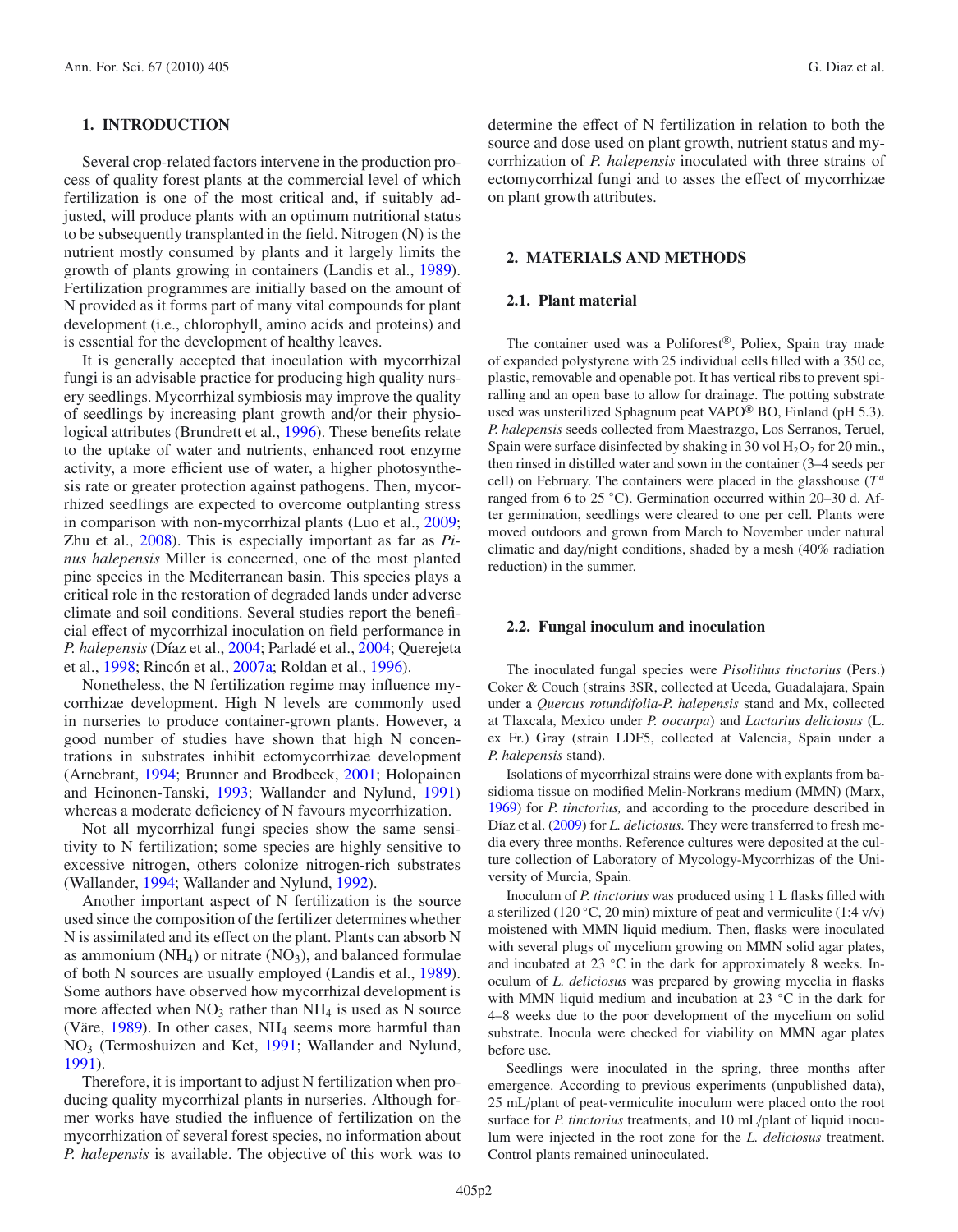# **2.3. Experimental design**

Two experiments were done independently at the forest nursery from Centro Nacional de Mejora Genética Forestal El Serranillo, of the Spanish Ministerio de Medio Ambiente y Medio Rural y Marino, at Guadalajara, Spain.

Experiment 1: A factorial experiment was set up to check the effect of two factors: (1) application of different N fertilization levels (low-LN, medium-MN and high-HN, corresponding to 35, 60 and 120 mg N/plant, respectively) and (2) inoculation with mycorrhizal fungi (*P. tinctorius* 3SR, *P. tinctorius* Mx, *L. deliciosus*, uninoculated control) on mycorrhizal development and plant growth. There were 100 replicates per treatment.

All the plants were fertilized every two weeks from April to September except August with Peter's Professional®, Scotts, Spain fertilizer with different N-P-K formulations suitable for plant development at each plant growth phase: Conifer Starter (7-40-17) at germination (twice), Conifer Grower (20-7-19) during plant growth (6 times) and Conifer Finisher (4-25-35) at hardening (twice). Plants with the MN and HN levels were supplemented with 10 mL/plant of a solution of  $NH<sub>4</sub>NO<sub>3</sub>$  at the adequate concentration. This supplement was applied 6 times coinciding with fertilization at the plant growth phase. The total amount of macronutrients received by seedlings with the LN, MN and HN treatments was 35-27-61, 60-27-61 and 120-27- 61 mg NPK/plant, respectively.

Experiment 2: A factorial experiment was set up to check the effect of two factors: (1) application of different N sources (NH<sub>4</sub>, NO<sub>3</sub>,  $NH_4 + NO_3$ ) and (2) inoculation with mycorrhizal fungi (*P. tinctorius* 3SR, *L. deliciosus*, uninoculated control) on mycorrhizal development and plant growth. There were 100 seedlings per treatment. Plants were fertilized with Peter's Professional® fertilizer with the LN treatment schedule of Experiment 1. N source treatments were supplied as a solution of 21% (NH<sub>4</sub>)<sub>2</sub>SO<sub>4</sub>, 59% HNO<sub>3</sub> and 45% NH4NO3. These supplements were applied 6 times coinciding with fertilization at the plant growth phase. The total amount of macronutrients received by seedlings was 60-27-61 mg NPK/plant.

#### **2.4. Measurements and statistical analysis**

All the seedlings were assessed for mycorrhizal development at five months post-inoculation. Two parameters were determined: (1) percentage of mycorrhizal seedlings (ratio between seedlings that became mycorrhizal by the inoculated fungi and total inoculated seedlings for each treatment) and (2) mycorrhizal colonization index (percentage of mycorrhizal colonization by the inoculated fungi in each root system determined by a non-destructive, visuallydetermined observation and expressed as an index ranging from 0 to 5 (0: 0%, 1: 1–20%, 2: 21–40%, 3: 41–60%, 4: 61–80%, 5: 81–100% of the root system colonized by mycorrhiza) (Abourouh, [1996](#page-7-0)).

All the seedlings were measured for height and root collar diameter. Twenty-five seedlings were randomly selected from each treatment. Growing media was removed from the roots. Plant fractions (shoots, roots) were separated, washed, dried at 60 ◦C for 48 h, and weighed. Needles were analyzed for nutrient contents: N by the Kjeldahl method, P by colorimetry (Olsen, [1954\)](#page-8-19) and K by atomic absorption spectroscopy.

Data were analyzed with the software package SPSS 10.0 for Windows. The percentages of mycorrhizal seedlings for each treatment were analyzed by contingency tables. Mycorrhizal colonization, growth and nutrition data were analyzed by a two-way ANOVA



<span id="page-2-0"></span>**Figure 1.** Percentages of mycorrhizal seedlings (A) and mycorrhizal colonization index (B) on *P. halepensis* inoculated with three ectomycorrhizal fungi under different N fertilization levels (low-LN: 35 mg/plant, medium-MN: 60 mg/plant, high-HN: 120 mg/plant). For each inoculation treatment, different letters indicate significant differences (Contingency tables for percentage of mycorrhizal seedlings, Duncan's test,  $p \le 0.05$  for mycorrhizal colonization).

to see the effects of the factors. Significant differences among treatments were determined by Duncan's multiple range test. The mycorrhizal colonization data were arc-sin transformed before performing ANOVAs to achieve normality.

#### **3. RESULTS**

#### **3.1. Mycorrhiza formation**

The three fungal strains inoculated were able to form mycorrhizas on *P. halepensis*, but showed a different mycorrhizal capacity. The autochthonous *P. tinctorius* 3SR was much more effective (with almost 100% of mycorrhizal seedlings) than *P. tinctorius* from Mexico (18–25% of mycorrhizal seedlings). *L. deliciosus* formed around 50% of mycorrhizal seedlings. However, the percentage of mycorrhizal seedlings obtained was affected by the amount and source of N applied.

Applying increasing doses of N significantly reduced mycorrhizal seedlings when compared with the values obtained with low doses. Whereas mycorrhiza formation by *P. tinctorius* 3SR was only affected at the highest N dose, *P. tinctorius* Mx and *L. deliciosus* were affected at the MN and HN doses (Fig. [1A](#page-2-0)). Mycorrhizal colonization was not affected by fertilization treatments, except for *P. tinctorius* 3SR which achieved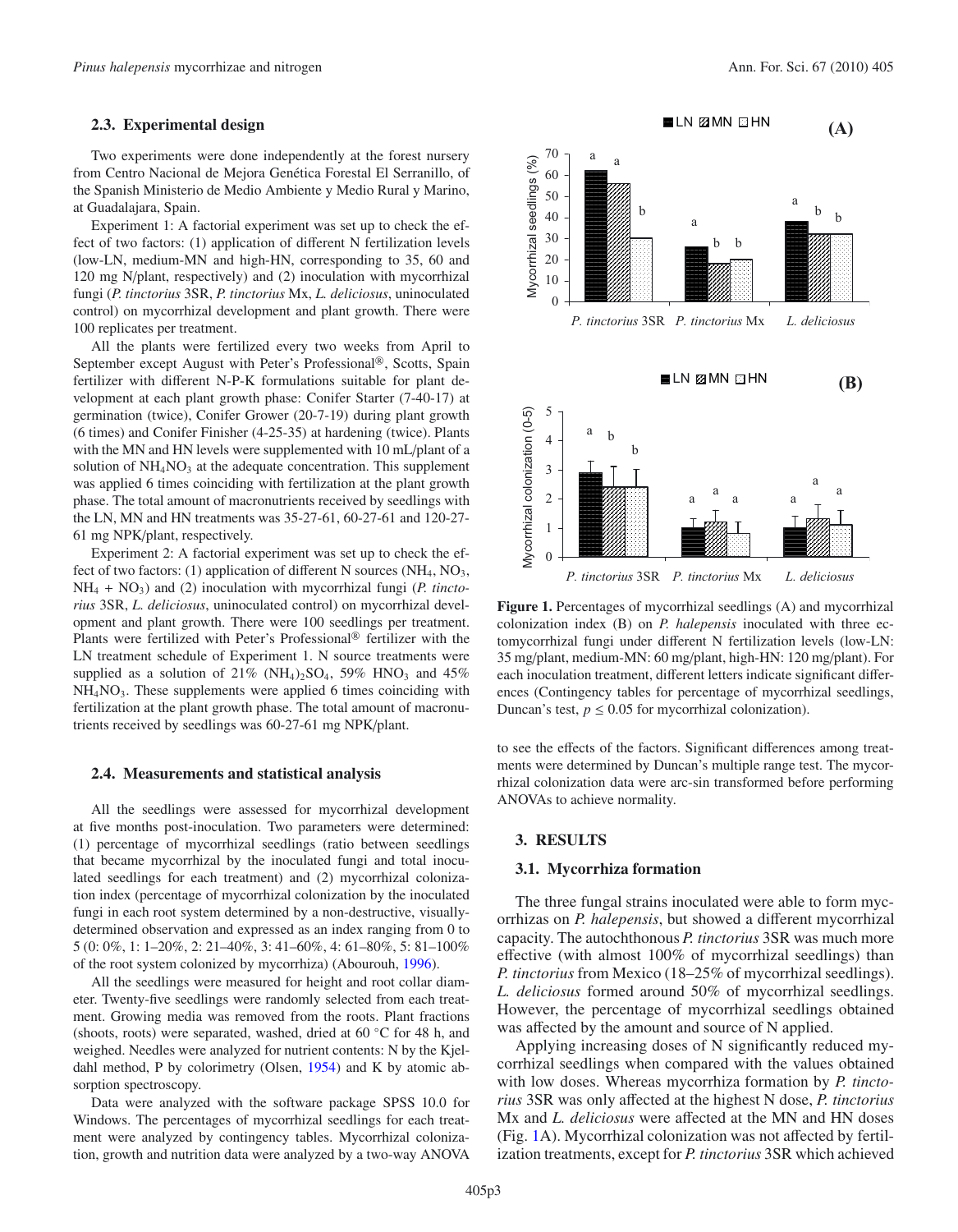



<span id="page-3-0"></span>**Figure 2.** Percentages of mycorrhizal seedlings (A) and mycorrhizal colonization index (B) on *P. halepensis* inoculated with three ectomycorrhizal fungi under different N fertilization sources (ammonium nitrate-NH<sub>4</sub>NO<sub>3</sub>, ammonium-(NH<sub>4</sub>)<sub>2</sub>SO<sub>4</sub>, nitrate-HNO<sub>3</sub>). For each inoculation treatment, different letters indicate significant differences (Contingency tables for percentage of mycorrhizal seedlings, Duncan's test,  $p \le 0.05$  for mycorrhizal colonization).

a higher mycorrhizal colonization at the LN level than at the MN or HN levels (Fig. [1B](#page-2-0)).

The mycorrhizal seedlings rates obtained with  $NH<sub>4</sub>NO<sub>3</sub>$ were lower than those obtained with  $NH<sub>4</sub>$  or  $NO<sub>3</sub>$  as N source (Fig. [2A](#page-3-0)). Mycorrhizal colonization was slightly lower for *P. tinctorius* 3SR with NH4, and was similar for *L. deliciosus* with the three N sources (Fig. [2B](#page-3-0)).

Spontaneous mycorrhizae formed by other fungi such as *Rhizopogon* or *Suillus* were rarely observed. Indeed, mycelia and strands of *Telephora terrestis* appeared at the bottom part of root systems at the end of the experiment but apparently they did not prevent colonization by the inoculated fungi.

# **3.2. Plant growth and nutrition**

Inoculation and N dose factors had a significant effect on almost all the plant growth parameters. It is important to note that significant interactions between inoculation and N dose factors were found for all plant growth parameters (Tab. [I\)](#page-4-0).

The effect of fertilization on plant functional attributes varied under the different inoculation treatments. Fertilization with increasing doses of N significantly increased the shoot

dry weight of uninoculated plants and plants inoculated with *P. tinctorius* Mx, and the shoot/root ratio of *L. deliciosus* treatments. With *P. tinctorius* 3SR however, the plant growth parameters were higher with the lowest N dose. The comparison of inoculation treatments within each fertilization level shows that plants mycorrhized with *P. tinctorius* were higher and had a larger diameter than uninoculated plants with lower N doses (Tab. [I\)](#page-4-0). No significant differences were observed among treatments for nutrient concentrations; only the K concentration was affected by N dose and inoculation factors (Tab. [II\)](#page-5-0).

The effects of inoculation and N source factors on plant growth are shown in Table [III.](#page-6-0) The inoculation factor was only significant for root dry weight, whereas the N source significantly influenced height, diameter, branches and root dry weight. Significant interactions were found for height and shoot dry weight. The growth parameters slightly increased when the N source was NH<sub>4</sub>, especially with uninoculated plants. Height and the number of branches were higher in *P. tinctorius* 3SR seedlings fertilized with NH4. No differences were observed for N and P concentrations among treatments; inoculation and N source were significant only for K (Tab. [IV\)](#page-7-1).

## **4. DISCUSSION**

# **4.1. E**ff**ect of N fertilization on mycorrhizal development**

The high mycorrhizal capacity shown by *P. tinctorius* 3SR makes this strain a good candidate for nursery inoculations with *P. halepensis*. *P. tinctorius* has been widely used for inoculating several conifer species in nurseries with varying success rates (Brundrett et al., [1996;](#page-8-1) Marx, [1981](#page-8-20); Rincón et al., [2005\)](#page-8-21). The effectiveness of fungus *L. deliciosus* was only around 50%, which is in line with other previous reports for this fungus (Gonzalez-Ochoa et al., [2003;](#page-8-22) Parladé et al., [2003](#page-8-23)). This low mycorrhizal capacity may not be attributed to the type of inoculum used, since inoculum as a mycelial suspension in a liquid carrier has been previously shown to be most effective for this strain (Díaz et al., [2009](#page-8-18)). Thus it would probably be necessary to optimize some cultural or environmental factors to achieve higher mycorrhizal rates in nurseries.

Increasing N fertilization negatively affected the mycorrhizal capacity of the fungi used, which is in agreement with other studies done on different plant and fungal species (Arnebrant, [1994;](#page-8-9) Holopainen and Heinonen-Tanski, [1993](#page-8-11)). An excess N input has been demonstrated to reduce the fungal biomass (Wallander and Nylund, [1991;](#page-8-12) [1992\)](#page-8-14). According to the carbohydrate theory, high N availability implies consumption of carbohydrate to reduce  $NO<sub>3</sub>$  to  $NH<sub>4</sub>$  inside the roots. This process reduces the pool of sugar concentration in the roots to reach levels that are too low to initiate infection. So N assimilation acts like a carbon sink (Nehls, [2004\)](#page-8-24).

In relation to N sources used, the number of mycorrhizal plants was similar with  $NH_4$  and  $NO_3$ . It is interesting to point out that the data obtained with the three treatmentes were comparable with those obtained at the same N dose in Experiment 1. Previous reports have documented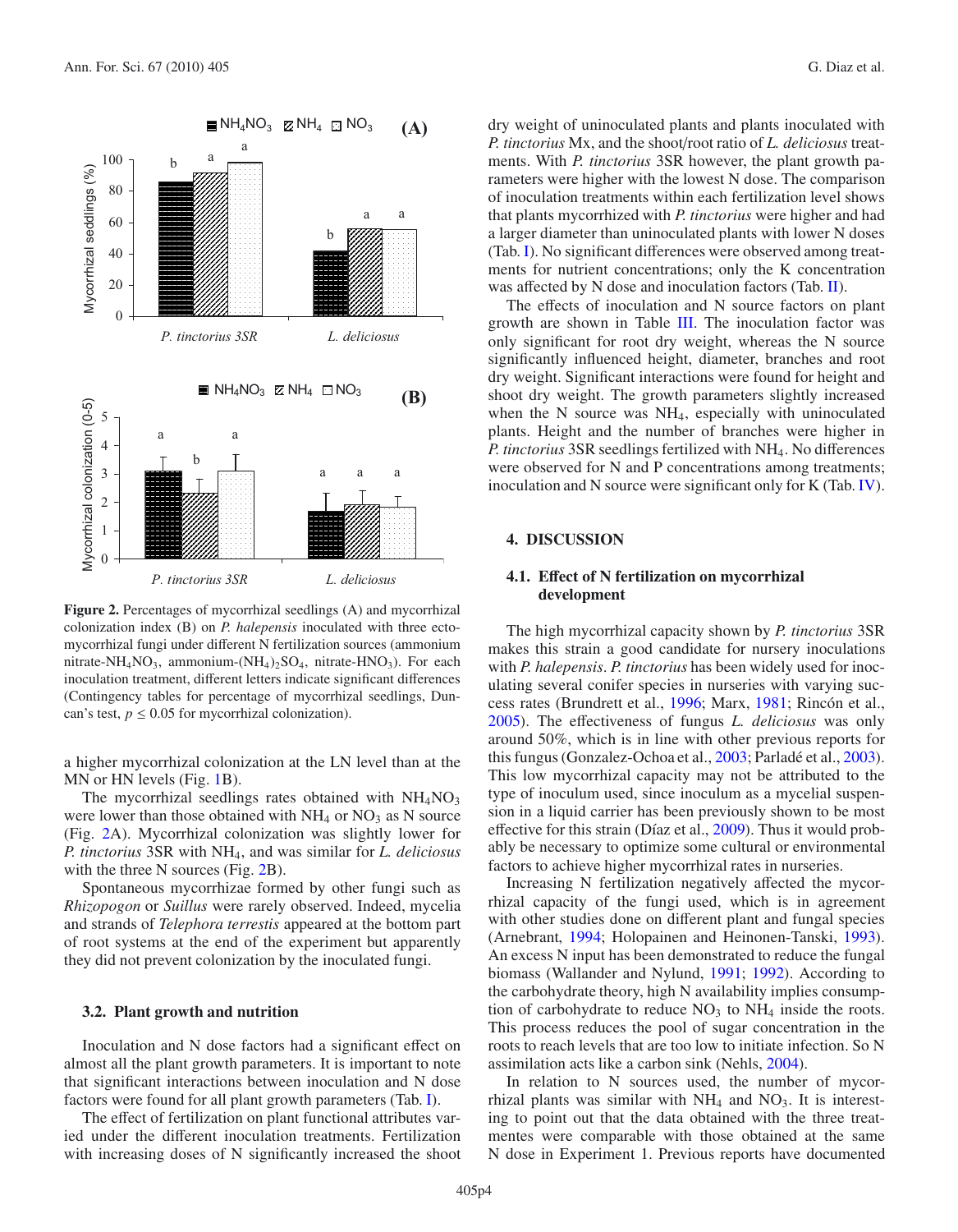| ation levels (low-LN: 35 mg/plant, medium<br>$f$ artilizat<br>j<br>1       | ä<br><b>AVA</b><br>My Hore my park<br>l<br>Ì<br>mincont di<br>icat<br>くちょう                                                               | í,                                           |
|----------------------------------------------------------------------------|------------------------------------------------------------------------------------------------------------------------------------------|----------------------------------------------|
| ו<br>נ<br>į<br>ļ<br>î<br>i<br>anone pop o<br>matare on <i>P</i><br>ant ero | innr let<br>.<br>קלק<br>j<br>$\ln m \alpha / m \ln m$<br>ונו<br>י<br>$\overline{\cdot}$<br>Ldni<br>$1 \text{ m}$ $\alpha/n$   $\alpha n$ | $+0.01$<br>i<br>S<br>$\frac{1}{2}$<br>i<br>I |

| Inoculation          | z            | Height             | Diameter            | <b>Branches</b>          | Shoot dry weight    | Root dry weight    | Sdw/Rdw            |
|----------------------|--------------|--------------------|---------------------|--------------------------|---------------------|--------------------|--------------------|
|                      | dose         | $\binom{cm}{ }$    | (mm)                | $\widetilde{\mathrm{R}}$ | $\odot$             | $\mathfrak{g}$     |                    |
| P. tinctorius 3SR    |              |                    |                     |                          |                     |                    |                    |
|                      | Ξ            | $9.8 \pm 0.9$ a A  | $2.5 \pm 0.1$ a A   | $8.7 \pm 0.6$ a A        | $.4 \pm 0.2$ a A    | $1.1 \pm 0.2$ a A  | $1.2 \pm 0.2$ a A  |
|                      | Š            | $7.9 \pm 0.8$ b A  | $2.3 \pm 0.1 b A$   | $6.8 \pm 0.7$ b A        | $1.3 \pm 0.2 b B$   | $1.1 \pm 0.3$ a A  | $1.2 \pm 0.3 b A$  |
|                      | $\mathbf{H}$ | $8.3\pm0.9$ b AB   | $2.4 \pm 0.0$ ab AB | $7.1 \pm 0.7$ b AB       | $1.3 \pm 0.3$ b A   | $1.2 \pm 0.3$ a A  | $1.1 \pm 0.3 b B$  |
| P. tinctorius Mx     |              |                    |                     |                          |                     |                    |                    |
|                      | Ξ            | $9.4 \pm 1.1$ a A  | $2.3 \pm 0.0$ a B   | $8.1 \pm 0.9$ ab AB      | $1.3 \pm 0.2 b A$   | $1.0 \pm 0.4$ a AB | $1.3 \pm 0.4$ a A  |
|                      | Š            | $8.2 \pm 1.5$ a A  | $2.3 \pm 0.0$ a A   | $6.9 \pm 0.8$ b A        | $1.2 \pm 0.2 b B$   | $1.0 \pm 0.2$ a A  | $1.2 \pm 0.3$ a A  |
|                      | HN           | $9.3 \pm 0.9$ a A  | $2.4 \pm 0.1$ a A   | $8.9 \pm 0.7$ a A        | $1.6 \pm 0.3$ a B   | $1.2 \pm 0.2$ a A  | $1.4 \pm 0.4$ a A  |
| L. deliciosus        |              |                    |                     |                          |                     |                    |                    |
|                      | KI           | $7.9 \pm 1.2$ a B  | $2.3 \pm 0.0$ a B   | $6.4 \pm 0.9$ a C        | $1.2 \pm 0.2 b A$   | $0.9 \pm 0.1 b B$  | $1.3 \pm 0.1 b A$  |
|                      | Š            | $7.9 \pm 1.3$ a A  | $2.4 \pm 0.0$ a A   | $7.5 \pm 1.1$ a A        | $1.5 \pm 0.2$ a A   | $1.1 \pm 0.2$ a A  | $1.4 \pm 0.2$ ab A |
|                      | EN           | $7.6 \pm 1.1$ a B  | $2.2 \pm 0.0$ a B   | $6.8 \pm 0.8$ a B        | $1.3 \pm 0.1 b A$   | $0.9 \pm 0.1 b B$  | $1.5 \pm 0.1$ a AB |
| Uninoculated         |              |                    |                     |                          |                     |                    |                    |
|                      | Ξ            | $8.6 \pm 1.3$ a B  | $2.3 \pm 0.0$ a B   | $7.0 \pm 0.7$ a B        | $1.2 \pm 0.2 b A$   | $1.0 \pm 0.2$ a AB | $1.3 \pm 0.2$ a A  |
|                      | Š            | $8.0\pm1.9$ a A    | $2.4 \pm 0.0$ a A   | $6.7 \pm 0.8$ a A        | $1.4 \pm 0.3$ ab AB | $1.1 \pm 0.2$ a A  | $1.3 \pm 0.2$ a A  |
|                      | E            | $8.2 \pm 1.7$ a AB | $2.4 \pm 0.0$ a AB  | $7.1 \pm 0.9$ a B        | $1.5 \pm 0.2$ a B   | $1.1 \pm 0.1$ a AB | $1.4 \pm 0.2$ a AB |
| ANOVA significance*  |              |                    |                     |                          |                     |                    |                    |
| Inoculation          |              |                    | ns                  | $*$                      | $\frac{*}{*}$       | $*$                | $\frac{u}{x}$      |
| N dose fertilization |              | $* \varkappa$      | ns                  | $*$                      | $\frac{1}{2}$       | ns                 | $\frac{1}{2}$      |
| $I \times F$         |              | $\frac{u}{x}$      | $*$                 | $* \n*$                  | $*$                 | $*$                | $\frac{*}{*}$      |

<span id="page-4-1"></span><span id="page-4-0"></span>significant at  $p < 0.05$ ; ns: non-significant.  $p < 0.05$ ; ns: non-significant. *F*) and their interactions; <sup>\*\*</sup> significant at  $*$  Summary of the ANOVA of the effects of inoculation  $(I)$ , N dose fertilization  $(F)$  and their interactions;  $*$ ffects of inoculation (*I*), N dose fertilization ( Summary of the ANOVA of the e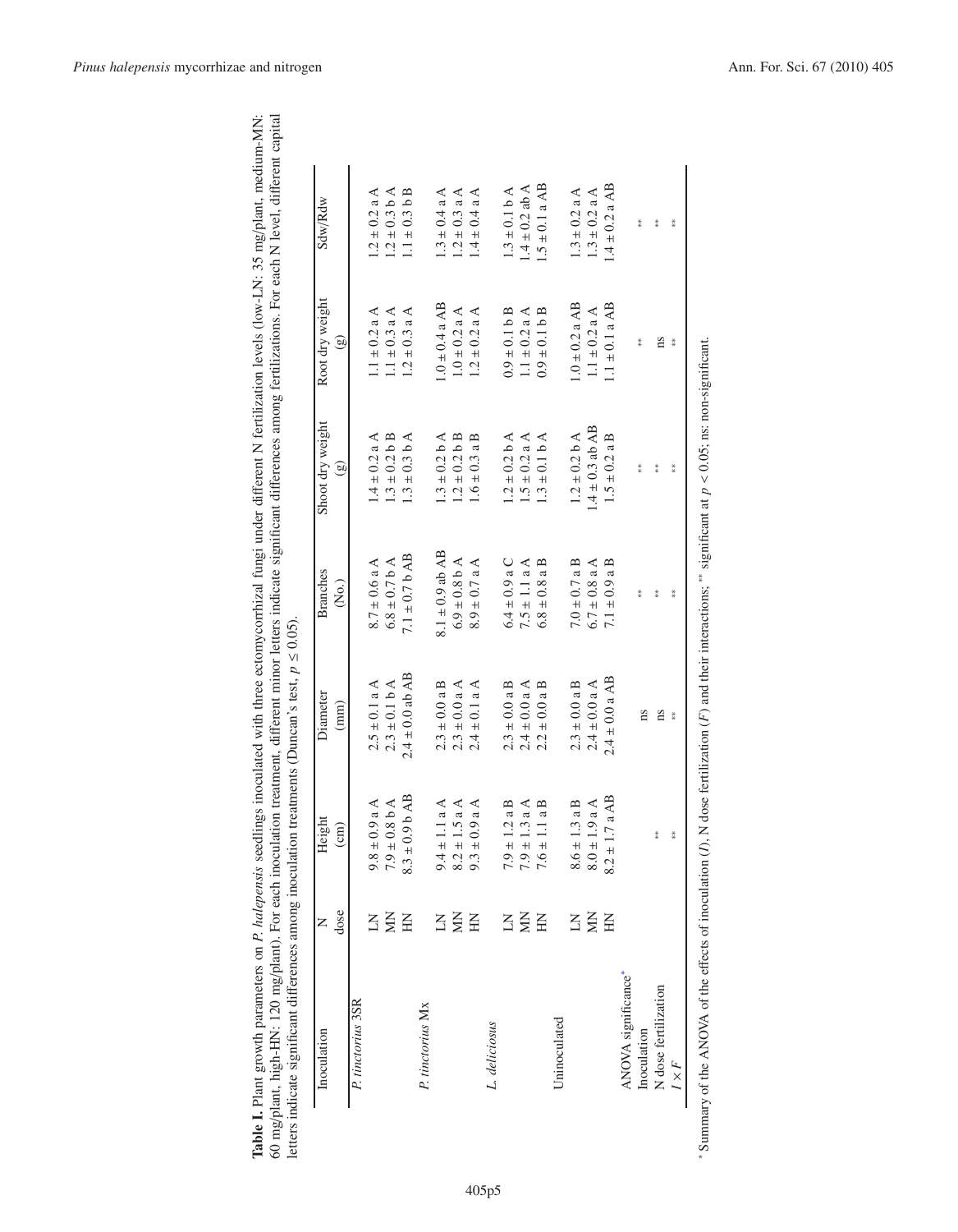| Inoculation          | N         | N                 | P                 | K                  |
|----------------------|-----------|-------------------|-------------------|--------------------|
|                      | dose      | (%)               | (%)               | $(\%)$             |
| P. tinctorius 3SR    |           |                   |                   |                    |
|                      | LN        | $1.11 \pm 0.04$ a | $0.14 \pm 0.05$ a | $0.83 \pm 0.05$ a  |
|                      | <b>MN</b> | $0.93 \pm 0.03$ a | $0.13 \pm 0.08$ a | $0.81 \pm 0.03$ ab |
|                      | <b>HN</b> | $1.00 \pm 0.04$ a | $0.10 \pm 0.03$ a | $0.70 \pm 0.06$ b  |
| P. tinctorius Mx     |           |                   |                   |                    |
|                      | LN        | $1.05 \pm 0.02$ a | $0.13 + 0.04$ a   | $0.84 \pm 0.03$ a  |
|                      | <b>MN</b> | $0.98 \pm 0.01$ a | $0.11 \pm 0.03$ a | $0.67 \pm 0.08$ a  |
|                      | <b>HN</b> | $1.10 \pm 0.04$ a | $0.12 \pm 0.04$ a | $0.70 \pm 0.04$ a  |
| L. deliciosus        |           |                   |                   |                    |
|                      | LN        | $0.99 \pm 0.01$ a | $0.11 \pm 0.02$ a | $0.71 \pm 0.06$ a  |
|                      | <b>MN</b> | $0.92 \pm 0.02$ a | $0.11 \pm 0.01$ a | $0.61 \pm 0.05$ a  |
|                      | <b>HN</b> | $1.03 \pm 0.03$ a | $0.12 \pm 0.01$ a | $0.65 \pm 0.05$ a  |
| Uninoculated         |           |                   |                   |                    |
|                      | LN        | $1.04 \pm 0.01$ a | $0.13 \pm 0.02$ a | $0.78 \pm 0.07$ a  |
|                      | <b>MN</b> | $0.95 \pm 0.02$ a | $0.12 \pm 0.01$ a | $0.69 \pm 0.04$ a  |
|                      | <b>HN</b> | $1.07 \pm 0.02$ a | $0.11 \pm 0.02$ a | $0.71 \pm 0.03$ a  |
| ANOVA significance*  |           |                   |                   |                    |
| Inoculation          |           | ns                | ns                | **                 |
| N dose fertilization |           | ns                | ns.               | **                 |
| $I \times F$         |           | ns                | ns                | ns                 |

<span id="page-5-0"></span>**Table II.** Nutrient concentration in needles of *P. halepensis* seedlings inoculated with three ectomycorrhizal fungi under different N fertilization levels (low-LN: 35 mg/plant, medium-MN: 60 mg/plant, high-HN: 120 mg/plant). For each inoculation treatment, different letters indicate significant differences (Duncan's test,  $p \le 0.05$ ).

<span id="page-5-1"></span><sup>∗</sup> Summary of the ANOVA of the effects of inoculation (*I*), N dose fertilization (*F*) and their interactions; ∗∗ significant at *p* < 0.05; ns: non-significant.

that ectomycorrhizal fungi prefer  $NH_4$  to  $NO_3$  (Guidot, [2005;](#page-8-25) Rangel-Castro et al., [2002](#page-8-26)) as the latter has a strong inhibitory effect on mycorrhizal development (Väre, [1989\)](#page-8-15). Other authors found that NH4 affected mycorrhizae more negatively than NO3 (Termoshuizen and Ket, [1991;](#page-8-16) Wallander and Nylund, [1991](#page-8-12)). It is likely that the amount applied (60 mg N/plant) is not enough to detect inhibitory effects. Therefore, the N dose factor appears to be more critical than the N source factor.

Although the use of  $NH<sub>4</sub>NO<sub>3</sub>$  reduced mycorrhiza formation, it maintained sufficient high levels of mycorrhization. Therefore, it may be considered a compatible fertilizer with nursery inoculation if the recommendations to use balanced formulae of both N sources are followed (Domínguez, 1997; Landis, [1989\)](#page-8-0).

The mycorrhizal colonization of *P. tinctorius* 3SR inside the roots is affected by N, unlike the other fungi used. Previously, *P. tinctorius* was found to be sensitive to high N fertilization (Rincón et al., [2007b\)](#page-8-27). Tolerance to N may correspond to a distinct enzymatic activity that implies a different substrate exploitation method (Taniguchi et al., [2008\)](#page-8-28) and could be one of the factors regulating the distribution of ECM fungi in poor or rich N forests. Wallander [\(1994](#page-8-13)) suggested that species which rapidly absorb N and swiftly transfer it to the host plant may be more sensitive to excess N because they tend to use large amounts of carbohydrates while assimilating this element. This, in turn, reduces the available amount of carbohydrates for fungal growth.

# **4.2. E**ff**ect of N fertilization on plant growth and nutrition**

The general tendency of fertilization to increase shoot weight and the shoot/root (S/R) ratio has been observed with some treatments of this study. This response has been previously documented for several plant species (Canham et al., [1996\)](#page-8-29), which also include Mediterranean species (Oliet et al., [2004;](#page-8-30) Villar-Salvador et al., [2004;](#page-8-31) [2005\)](#page-8-32). The S/R ratio is interesting although controversial for field survival, particularly when availability of water is restricted. Plants with a high S/R ratio transpire more than plants with a low S/R ratio, which may increase their drought vulnerability to soil water shortage after outplanting. However, there is evidence that *P. halepensis* plants with a high S/R ratio display greater field survival in some experiments than small seedlings with low S/R rates (Oliet et al., [2009\)](#page-8-33). As high N fertilization is generally recommended for seedling production for afforestation purposes (Puertolas et al., [2003](#page-8-34)), it is advisable to check sufficiently high N concentrations for plant growth that enable adequate mycorrhization.

Plant growth attributes increased more with NH<sub>4</sub> than with  $NH_4NO_3$ . Under the typical high humidity and substrate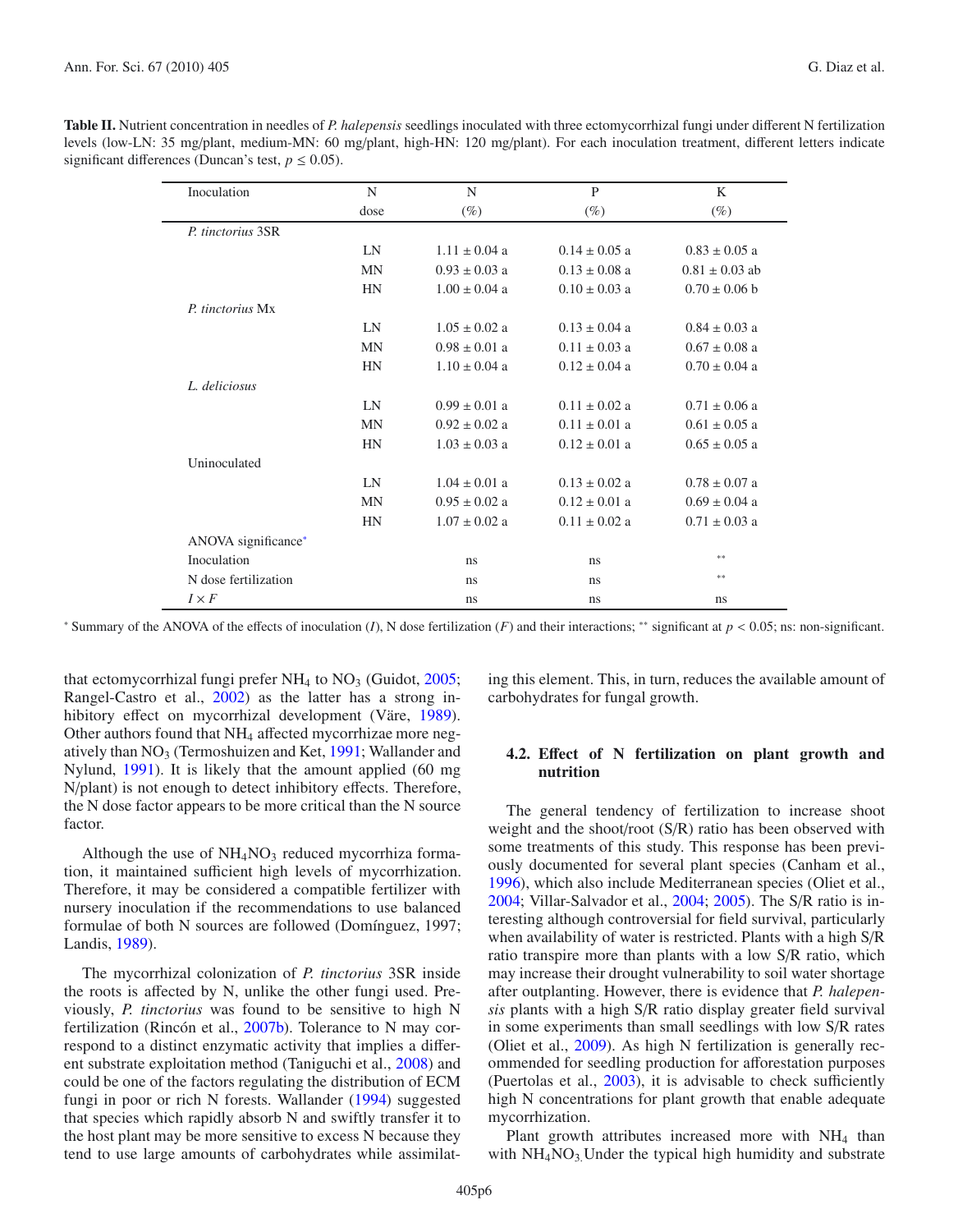<span id="page-6-1"></span><span id="page-6-0"></span>

| Inoculation            |                                 | Height                 | Diameter          | <b>Branches</b>     | Shoot dry weight  | Root dry weight   | Sdw/Rdw           |
|------------------------|---------------------------------|------------------------|-------------------|---------------------|-------------------|-------------------|-------------------|
|                        | source                          | $\overline{\text{cm}}$ | (mm)              | $\widetilde{R}$     | ම                 | $\mathfrak{g}$    |                   |
| P. tinctorius 3SR      |                                 |                        |                   |                     |                   |                   |                   |
|                        | NH <sub>4</sub> NO <sub>3</sub> | $11.8 \pm 1.7 b A$     | $3.0 \pm 0.1$ a A | $8.9 \pm 0.9$ b B   | $2.2 \pm 0.5$ a A | $1.9 \pm 0.5$ a A | $1.1 \pm 0.2$ a A |
|                        | $(NH_4)_2SO_4$                  | $15.5 \pm 1.3$ a A     | $3.0 \pm 0.2$ a A | $11.2 \pm 1.0$ a A  | $2.2 \pm 0.6$ a A | $2.1 \pm 0.9$ a A | $1.1 \pm 0.2$ a A |
|                        | HNO <sub>3</sub>                | $13.8 \pm 1.6 b A$     | $2.8 \pm 0.2 b$ A | $9.7 \pm 1.1 b A$   | $1.9 \pm 0.5$ a A | $1.8 \pm 0.5$ a B | $1.1 \pm 0.3$ a A |
| L. deliciosus          |                                 |                        |                   |                     |                   |                   |                   |
|                        | NH <sub>4</sub> NO <sub>3</sub> | $13.2 \pm 1.9$ a A     | $3.1 \pm 0.5$ a A | $10.3 \pm 1.0$ a A  | $2.2 \pm 0.9$ a A | $1.8 \pm 0.7$ a A | $1.3 \pm 0.4$ a A |
|                        | $(NH_4)_2SO_4$                  | $13.8 \pm 1.8$ a B     | $2.9 \pm 0.7$ a A | $10.1 \pm 0.9$ a A  | $2.0 \pm 0.4$ a B | $1.8 \pm 0.3$ a B | $1.1 \pm 0.5$ a A |
|                        | HNO <sub>3</sub>                | $12.7 \pm 1.5$ a A     | $2.9 \pm 0.3$ a A | $10.1 \pm 0.8$ a A  | $1.8 \pm 0.6$ a A | $1.7 \pm 0.3$ a B | $1.1 \pm 0.3$ a A |
| Uninoculated           |                                 |                        |                   |                     |                   |                   |                   |
|                        | NH <sub>4</sub> NO <sub>3</sub> | $11.6 \pm 1.3 b A$     | $3.0 \pm 0.3$ a A | $8.3 \pm 0.8$ b B   | $1.9 \pm 0.7$ b B | $1.8 \pm 0.4 b A$ | $1.1 \pm 0.3$ a A |
|                        | $(NH_4)_2SO_4$                  | $16.6 \pm 2.1 a A$     | 3.1 $\pm$ 0.4 a A | $11.1 \pm 1.1 a A$  | $2.4 \pm 0.9$ a A | $2.2 \pm 0.2$ a A | $1.2 \pm 0.2$ a A |
|                        | HNO <sub>3</sub>                | $15.0 \pm 1.9$ a B     | $3.0 \pm 0.1$ a A | $10.0 \pm 0.9$ ab A | $2.1 \pm 0.3$ b A | $2.0 \pm 0.5$ b A | $1.1 \pm 0.4$ a A |
| ANOVA significance*    |                                 |                        |                   |                     |                   |                   |                   |
| Inoculation            |                                 | ns                     | ns                | ns                  | ns                | $\frac{1}{2}$     | ns                |
| N source fertilization |                                 | $\frac{u}{x}$          | $*$               | $*$                 | ns                | $*$               | ns                |
| $I \times F$           |                                 | $* \frac{1}{2}$        | ns                | ns                  | $*$               | ns                | ns                |

| ;<br>;                             |                                       |                    |
|------------------------------------|---------------------------------------|--------------------|
|                                    | ne anne i                             |                    |
|                                    |                                       |                    |
|                                    |                                       |                    |
| ļ                                  |                                       |                    |
|                                    |                                       |                    |
|                                    |                                       |                    |
|                                    | <b>CHAIR COLL</b>                     |                    |
|                                    | I                                     |                    |
| í                                  | Š                                     | l<br>$\frac{1}{2}$ |
|                                    |                                       |                    |
|                                    | i<br>į.                               |                    |
|                                    |                                       |                    |
|                                    |                                       |                    |
|                                    |                                       |                    |
| s<br>S                             |                                       |                    |
|                                    |                                       |                    |
|                                    |                                       | ć<br>c             |
| meters on P. halepen               |                                       | $\cdots$ different |
|                                    | "HANO, nitrate-HNO3). For each inocu- | $\ddotsc$          |
|                                    |                                       |                    |
| <b>Table III.</b> Plant growth par |                                       |                    |
|                                    |                                       | $\overline{\cdot}$ |
|                                    |                                       |                    |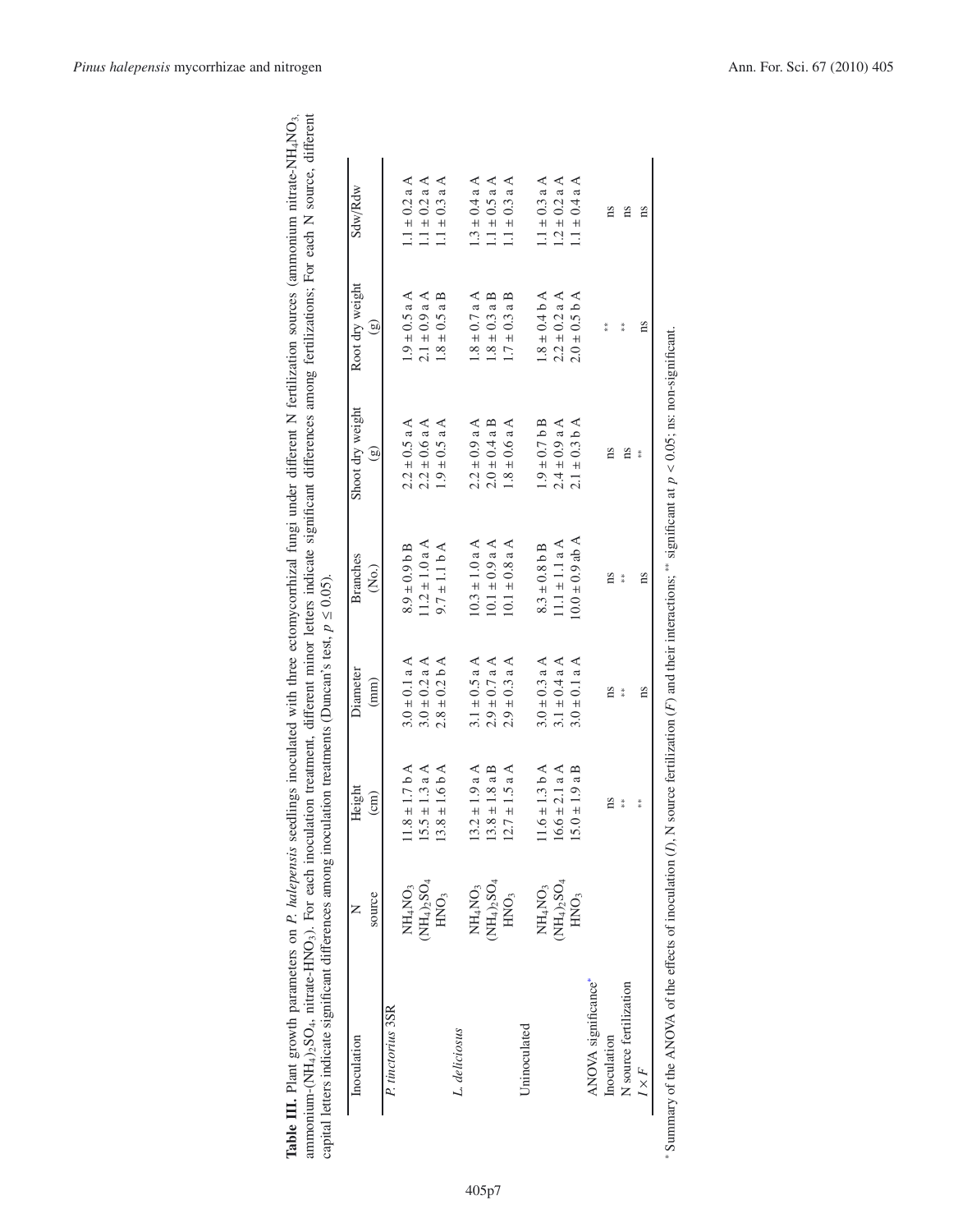<span id="page-7-2"></span><span id="page-7-1"></span>

| <b>Table IV.</b> Nutrient concentration in needles of P. halepensis seedlings inoculated with three ectomycorrhizal fungi under different N fertili-                                                   |
|--------------------------------------------------------------------------------------------------------------------------------------------------------------------------------------------------------|
| sation sources (ammonium nitrate-NH <sub>4</sub> NO <sub>3</sub> ammonium-(NH <sub>4</sub> ), SO <sub>4</sub> , nitrate-HNO <sub>3</sub> ). For each inoculation treatment, different letters indicate |
| significant differences (Duncan's test, $p \le 0.05$ ).                                                                                                                                                |

| Inoculation            | N                                     | N                 | P                 | K                 |
|------------------------|---------------------------------------|-------------------|-------------------|-------------------|
|                        | source                                | $(\%)$            | (%)               | $(\%)$            |
| P. tinctorius 3SR      |                                       |                   |                   |                   |
|                        | NH <sub>4</sub> NO <sub>3</sub>       | $1.00 \pm 0.04$ a | $0.20 \pm 0.03$ a | $1.07 \pm 0.08$ a |
|                        | $(NH_4)$ <sub>2</sub> SO <sub>4</sub> | $0.90 \pm 0.03$ a | $0.18 \pm 0.02$ a | $0.96 \pm 0.04$ a |
|                        | HNO <sub>3</sub>                      | $0.96 \pm 0.03$ a | $0.24 \pm 0.01$ a | $1.21 \pm 0.08$ a |
| L. deliciosus          |                                       |                   |                   |                   |
|                        | $NH_4NO_3$                            | $0.96 \pm 0.02$ a | $0.22 \pm 0.01$ a | $1.14 \pm 0.03$ a |
|                        | $(NH_4)$ <sub>2</sub> SO <sub>4</sub> | $0.95 \pm 0.05$ a | $0.22 \pm 0.01$ a | $0.86 \pm 0.05$ b |
|                        | HNO <sub>3</sub>                      | $0.91 \pm 0.10$ a | $0.21 \pm 0.03$ a | $0.88 \pm 0.07$ b |
| Uninoculated           |                                       |                   |                   |                   |
|                        | $NH_4NO_3$                            | $0.78 \pm 0.04$ a | $0.19 \pm 0.05$ a | $1.09 \pm 0.07$ a |
|                        | $(NH_4)$ <sub>2</sub> SO <sub>4</sub> | $0.89 \pm 0.02$ a | $0.18 \pm 0.03$ a | $0.84 \pm 0.02$ b |
|                        | HNO <sub>3</sub>                      | $0.93 \pm 0.03$ a | $0.2 \pm 0.03$ a  | $0.9 \pm 0.05$ ab |
| ANOVA significance*    |                                       |                   |                   |                   |
| Inoculation            |                                       | ns                | ns                | 家家                |
| N source fertilization |                                       | ns                | ns                | 家家                |
| $I \times F$           |                                       | ns                | ns                | ns                |

<sup>∗</sup> Summary of the ANOVA of the effects of inoculation (*I*), N source fertilization (*F*) and their interactions; ∗∗ significant at *p* < 0.05; ns: non-significant.

porosity nursery conditions,  $NH<sub>4</sub>NO<sub>3</sub>$  will partially be lost through leaching, whereas  $NH<sub>4</sub>$  forms leach very little. This may account for the improved assimilation of NH4 as certain parameters indicate. However, the use of  $NH<sub>4</sub>$  as an exclusive N source as a fertilizer is not recommended for containergrown forest plants.

The N and P concentration was similar in all cases irrespectively of the treatment applied, and their levels remain within the range of values that are considered acceptable for container-grown *P. halepensis* (Puértolas et al., [2003\)](#page-8-34). Although N fertilization has been shown to increase tissue N concentration (Oliet et al., [2004;](#page-8-30) Villar-Salvador et al., [2005\)](#page-8-32), this effect was not observed in our study. It is likely due to the differences in the N amounts applied not being large enough to be reflected in shoot content. Indeed, shoot growth seems to increase in parallel to that of N uptake, thus producing a dilution effect. The total N content per plant in uninoculated seedlings was significantly higher at the highest dose (1.57 mg N/plant) than at the low (1.29 mg N/plant) or medium (1.30 mg N/plant) dose.

# **4.3. E**ff**ect of inoculation on plant growth and nutrition**

Inoculation with mycorrhizal fungi did not produce generalized but sporadic effects on plant morphological attributes, which depended on the N fertilization dose and source. Negative inoculation x fertilization interactions were found, so mycorrhizal effects appeared only at low fertilization, whereas high fertilization eliminated these effects. Interactive effects between fertilization and mycorrhization are frequent (Hilszanska et al., 2008; Parladé et al., [2003](#page-8-23); Rincón et al., [2005;](#page-8-21) [2007b;](#page-8-27) Smith and Read, [1997](#page-8-35)) and are attributed to the large amount of carbohydrates that the fungus requires to establish symbiosis (Dosskey et al., 1991). This justifies the

detrimental effects of the mycorrhiza observed, particularly on the *P. tinctorius* 3SR strain which reached the highest root colonization levels.

Growth data are reflected in the nutrient data and only effects on K concentration were observed. The K concentration of plants mycorrhized with *P. tinctorius* was higher than in uninoculated plants. The K concentration in tissues relates to the vitality of the nursery plant and resistance to fungalrelated diseases. It plays a key role in osmotic adjustment, in regulating the stomatic aperture and contributes to reduce losses caused by transpiration (Landis, [1989\)](#page-8-0). Therefore, mycorrhization with this fungus may be advantageous for the plant as it is likely to be more resistant to drought, thus ensuring a higher post-transplant survival rate.

In this work, N fertilization affected the amount and scope of mycorrhizae with *P. tinctorius* and *L. deliciosus* in *P. halepensis*. The influence of mycorrhizae on seedling growth was modest and depended on the dose and source of N. Therefore, it is advisable to adjust N fertilization, avoiding too high doses, in order to produce mycorrhizal seedlings to be outplanted.

**Acknowledgements:** This study was supported by the agreement between ICONA-Instituto para la conservación de la Naturaleza, Spain and the University of Murcia. We are grateful to J.L. Peñuelas, P. Villar and S. Domínguez from Centro Nacional de Mejora Genética y Forestal El Serranillo, Guadalajara, Spain, for their helpful comments and suggestions. We are also grateful to Helen Warburton for her help with the English translation.

# **REFERENCES**

<span id="page-7-0"></span>Abourouh M., 1996. Les évaluations quantitatives des mycorhizes en pépinière et sur le terrain. Cah. Options méditerr. 20: 51–61.